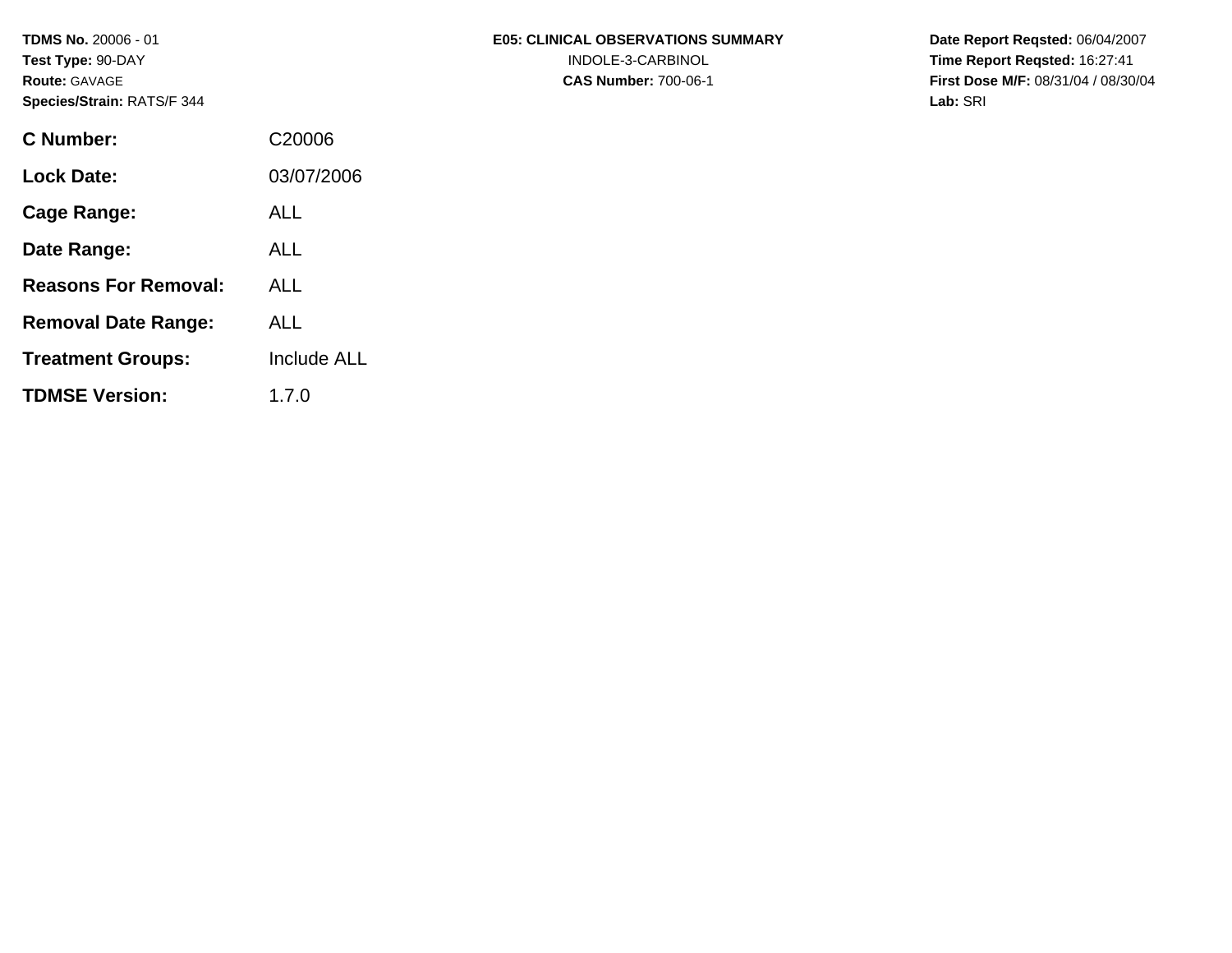### **Species/Strain:** RATS/F 344 **Lab:** SRI

# **TDMS No.** 20006 - 01 **E05: CLINICAL OBSERVATIONS SUMMARY Date Report Reqsted:** 06/04/2007 **Test Type:** 90-DAY INDOLE-3-CARBINOL **Time Report Reqsted:** 16:27:41

**Route:** GAVAGE **CAS Number:** 700-06-1 **First Dose M/F:** 08/31/04 / 08/30/04

**SEX:** MALE **WEEK:** 14

|                            | 0 MG/KG<br><b>18.75 MG/KG</b> |                            | 37.5 MG/KG     |              | <b>75 MG/KG</b> |                  |                |              |
|----------------------------|-------------------------------|----------------------------|----------------|--------------|-----------------|------------------|----------------|--------------|
| <b>OBSERVATION</b>         | <b>CURRENT*</b>               | TOTAL+                     | <b>CURRENT</b> | <b>TOTAL</b> | <b>CURRENT</b>  | <b>TOTAL</b>     | <b>CURRENT</b> | <b>TOTAL</b> |
| <b>Eye Abnormality</b>     | 0/0                           | 0/10                       | 0/0            | 0/10         | 0/0             | l / 10<br>DAY 86 | 0/0            | 0/10         |
| <b>Nasal/Eye Discharge</b> | 0/0                           | 1/10<br><b>DAY</b><br>- 73 | 0/0            | 0/10         | 0/0             | 0/10             | 0/0            | 0/10         |

\* ANIMALS WITH OBSERVATION IN CURRENT PERIOD / TOTAL ANIMALS OBSERVED IN CURRENT PERIOD (WITHIN 7 DAYS OF RUN DATE)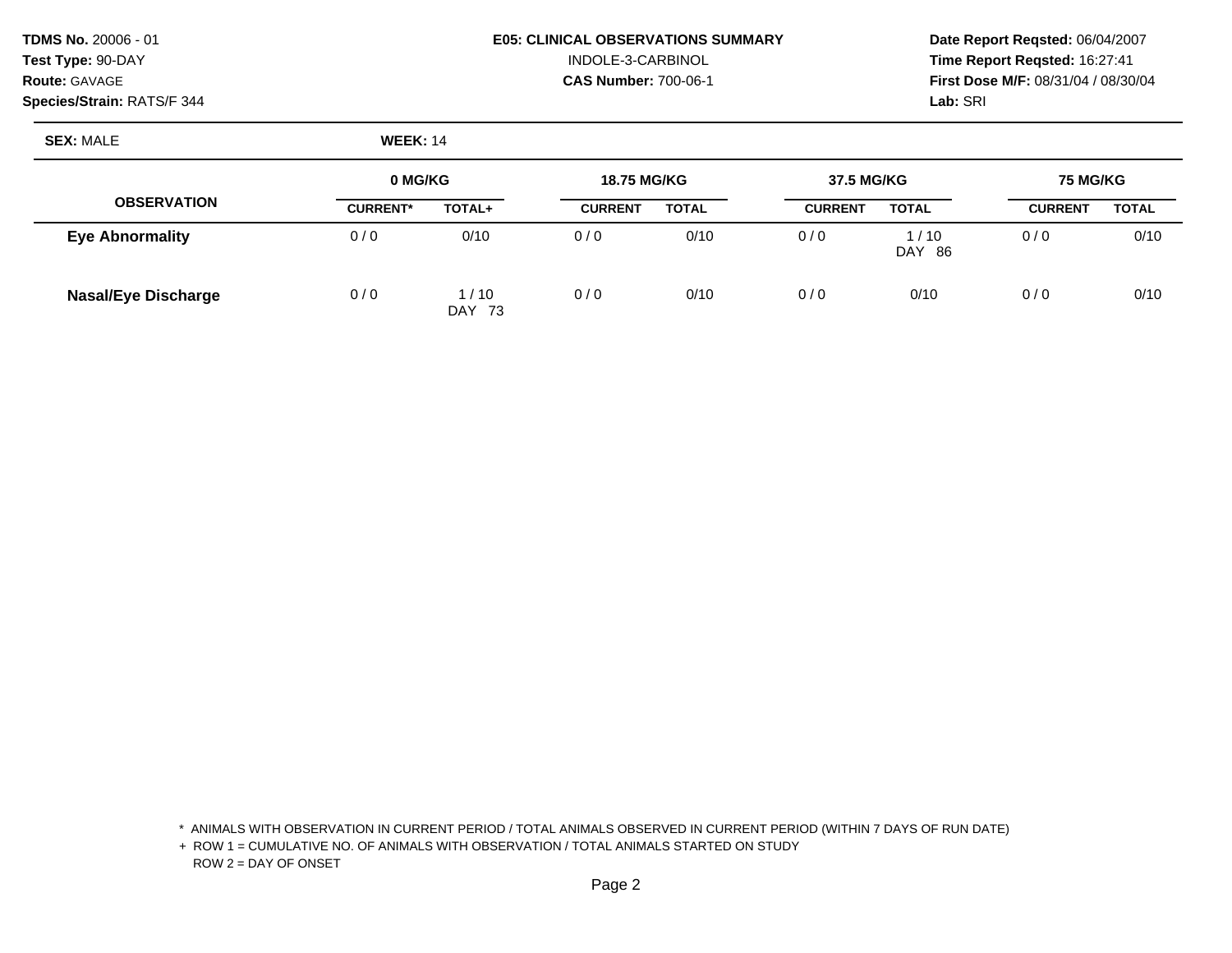**TDMS No.** 20006 - 01 **Test Type:** 90-DAY **Route:** GAVAGE

#### **Species/Strain:** RATS/F 344

#### **E05: CLINICAL OBSERVATIONS SUMMARY**  INDOLE-3-CARBINOL **CAS Number:** 700-06-1

**Date Report Reqsted:** 06/04/2007 **Time Report Reqsted:** 16:27:41 **First Dose M/F:** 08/31/04 / 08/30/04 **Lab:** SRI

**SEX:** MALE **WEEK:** 14

|                            |                 | <b>150 MG/KG</b> |                | <b>300 MG/KG</b> |  |
|----------------------------|-----------------|------------------|----------------|------------------|--|
| <b>OBSERVATION</b>         | <b>CURRENT*</b> | TOTAL+           | <b>CURRENT</b> | <b>TOTAL</b>     |  |
| <b>Eye Abnormality</b>     | 0/0             | 0/10             | 0/0            | 0/10             |  |
| <b>Nasal/Eye Discharge</b> | 0/0             | 0/10             | 0/0            | 1/10<br>DAY 38   |  |

\* ANIMALS WITH OBSERVATION IN CURRENT PERIOD / TOTAL ANIMALS OBSERVED IN CURRENT PERIOD (WITHIN 7 DAYS OF RUN DATE)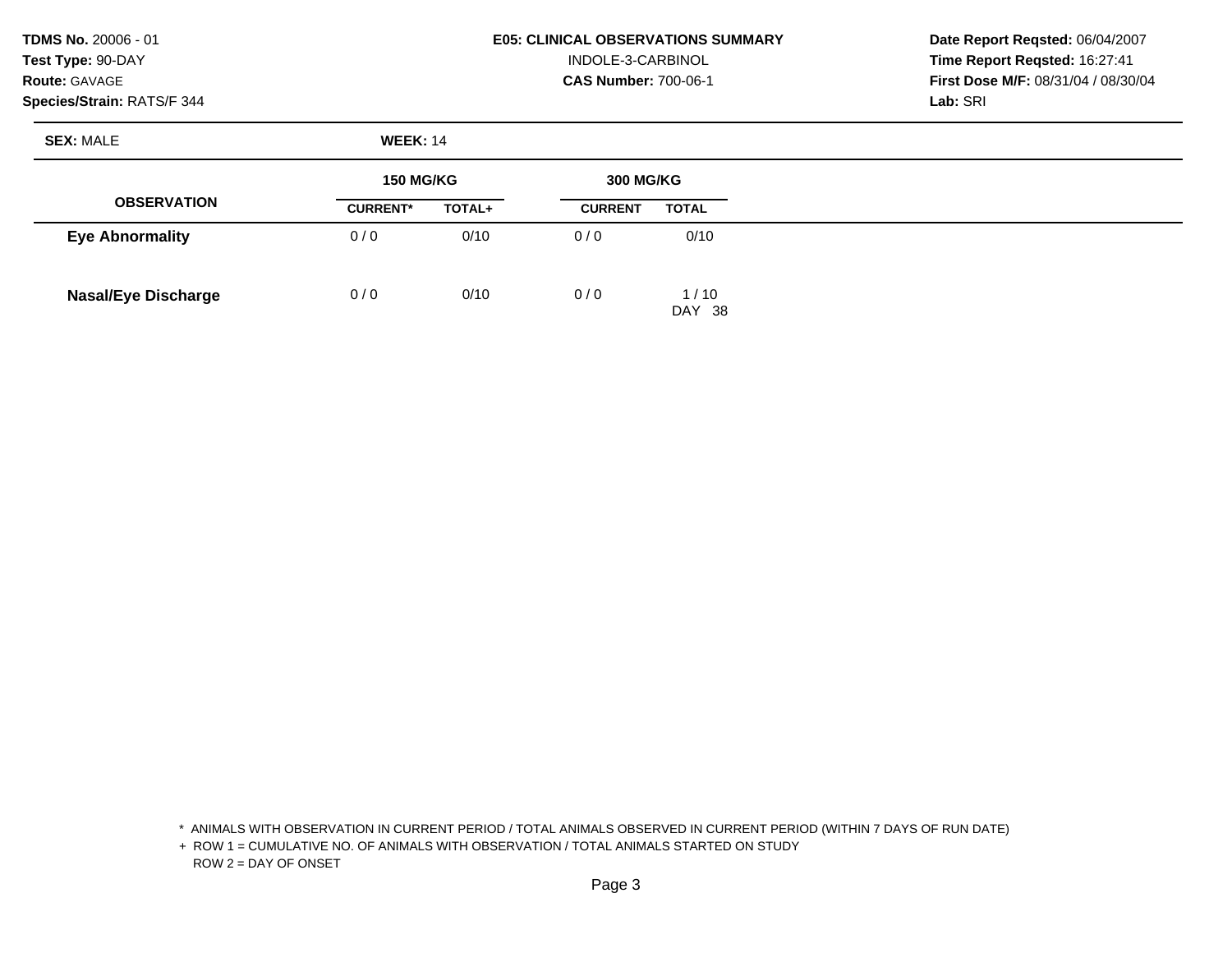| <b>SEX: MALE</b>                  | <b>WEEK: 14</b>                           |                                            |
|-----------------------------------|-------------------------------------------|--------------------------------------------|
| <b>Species/Strain: RATS/F 344</b> |                                           | Lab: SRI                                   |
| <b>Route: GAVAGE</b>              | <b>CAS Number: 700-06-1</b>               | <b>First Dose M/F: 08/31/04 / 08/30/04</b> |
| <b>Test Type: 90-DAY</b>          | INDOLE-3-CARBINOL                         | Time Report Regsted: 16:27:41              |
| <b>TDMS No. 20006 - 01</b>        | <b>E05: CLINICAL OBSERVATIONS SUMMARY</b> | Date Report Regsted: 06/04/2007            |

\*\*\* END OF MALE DATA \*\*\*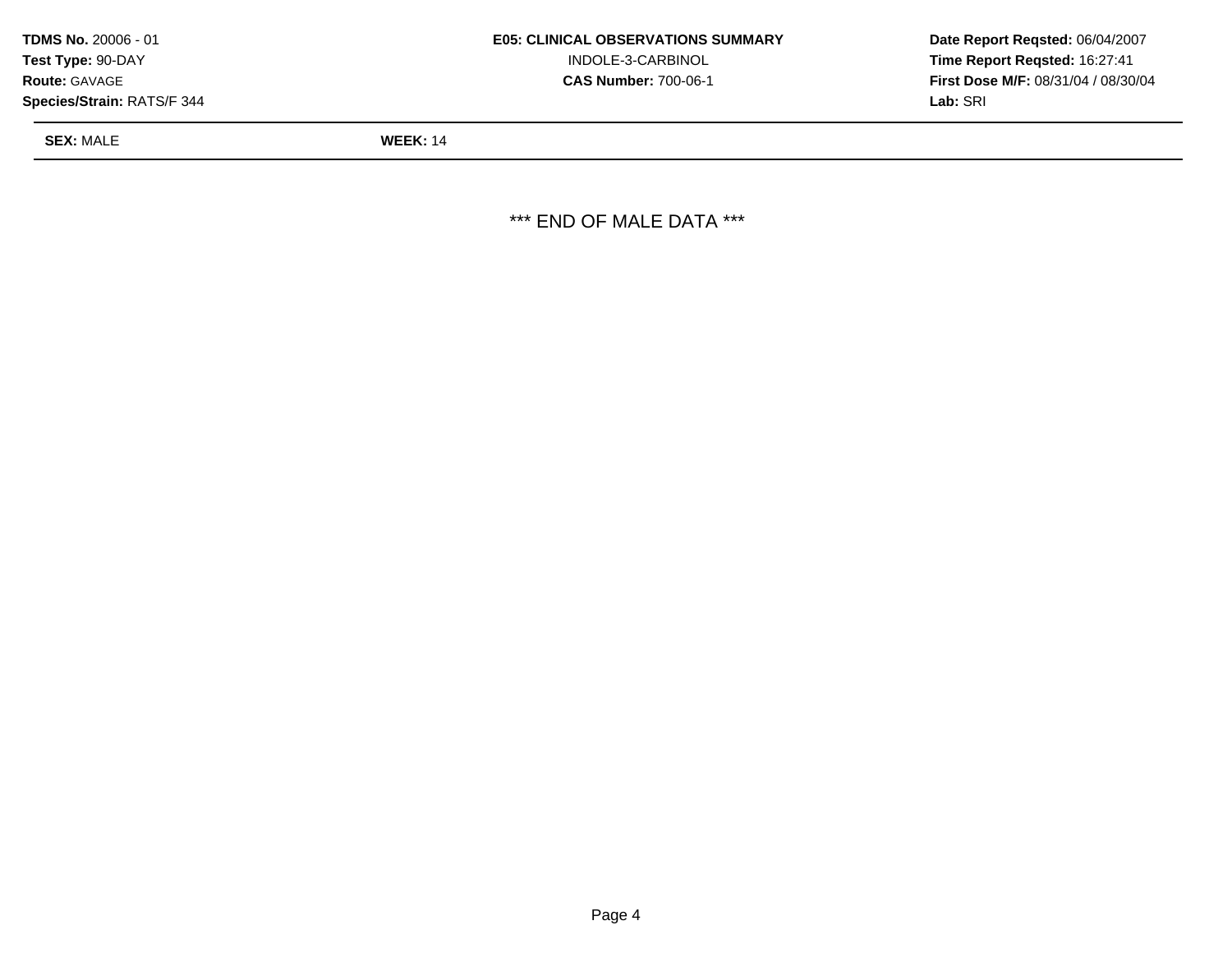**Species/Strain:** RATS/F 344 **Lab:** SRI

# **TDMS No.** 20006 - 01 **E05: CLINICAL OBSERVATIONS SUMMARY Date Report Reqsted:** 06/04/2007 **Test Type:** 90-DAY INDOLE-3-CARBINOL **Time Report Reqsted:** 16:27:41

**Route:** GAVAGE **CAS Number:** 700-06-1 **First Dose M/F:** 08/31/04 / 08/30/04

**SEX:** FEMALE **WEEK:** 14

|                            | 0 MG/KG         |        | <b>18.75 MG/KG</b> |                            | 37.5 MG/KG     |                  | <b>75 MG/KG</b> |                           |
|----------------------------|-----------------|--------|--------------------|----------------------------|----------------|------------------|-----------------|---------------------------|
| <b>OBSERVATION</b>         | <b>CURRENT*</b> | TOTAL+ | <b>CURRENT</b>     | <b>TOTAL</b>               | <b>CURRENT</b> | <b>TOTAL</b>     | <b>CURRENT</b>  | <b>TOTAL</b>              |
| <b>Eye Abnormality</b>     | 0/0             | 0/10   | 0/0                | 0/10                       | 0/0            | i / 10<br>DAY 87 | 0/0             | 0/10                      |
| <b>Nasal/Eye Discharge</b> | 0/0             | 0/10   | 0/0                | 1/10<br><b>DAY</b><br>- 39 | 0/0            | 0/10             | 0/0             | 1/10<br><b>DAY</b><br>-25 |

\* ANIMALS WITH OBSERVATION IN CURRENT PERIOD / TOTAL ANIMALS OBSERVED IN CURRENT PERIOD (WITHIN 7 DAYS OF RUN DATE)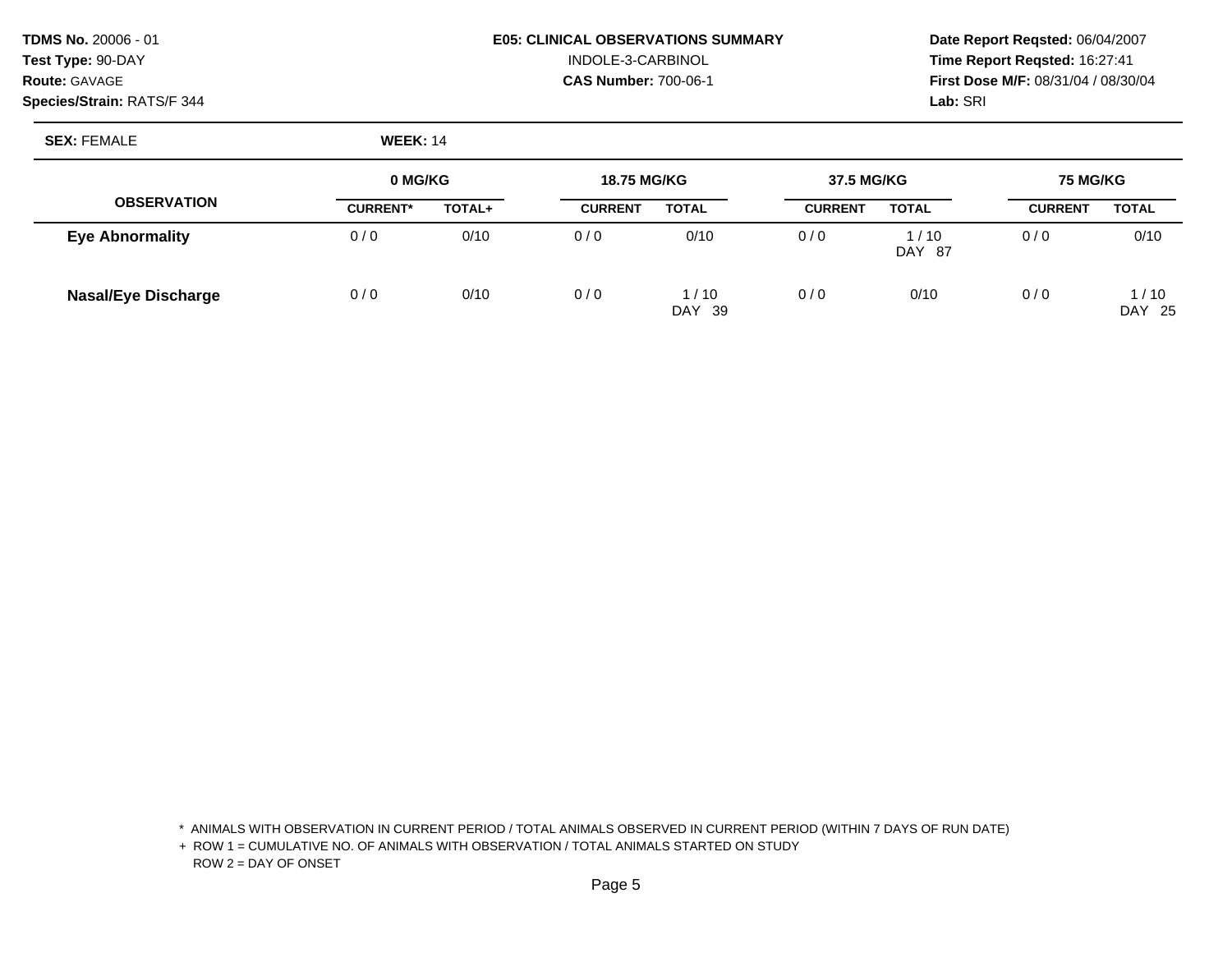**TDMS No.** 20006 - 01 **Test Type:** 90-DAY **Route:** GAVAGE

## **Species/Strain:** RATS/F 344

#### **E05: CLINICAL OBSERVATIONS SUMMARY**  INDOLE-3-CARBINOL **CAS Number:** 700-06-1

**Date Report Reqsted:** 06/04/2007 **Time Report Reqsted:** 16:27:41 **First Dose M/F:** 08/31/04 / 08/30/04 **Lab:** SRI

**SEX:** FEMALE **WEEK:** 14

|                            | <b>150 MG/KG</b> |        | <b>300 MG/KG</b> |              |
|----------------------------|------------------|--------|------------------|--------------|
| <b>OBSERVATION</b>         | <b>CURRENT*</b>  | TOTAL+ | <b>CURRENT</b>   | <b>TOTAL</b> |
| <b>Eye Abnormality</b>     | 0/0              | 0/10   | 0/0              | 0/10         |
| <b>Nasal/Eye Discharge</b> | 0/0              | 0/10   | 0/0              | 0/10         |

\* ANIMALS WITH OBSERVATION IN CURRENT PERIOD / TOTAL ANIMALS OBSERVED IN CURRENT PERIOD (WITHIN 7 DAYS OF RUN DATE)